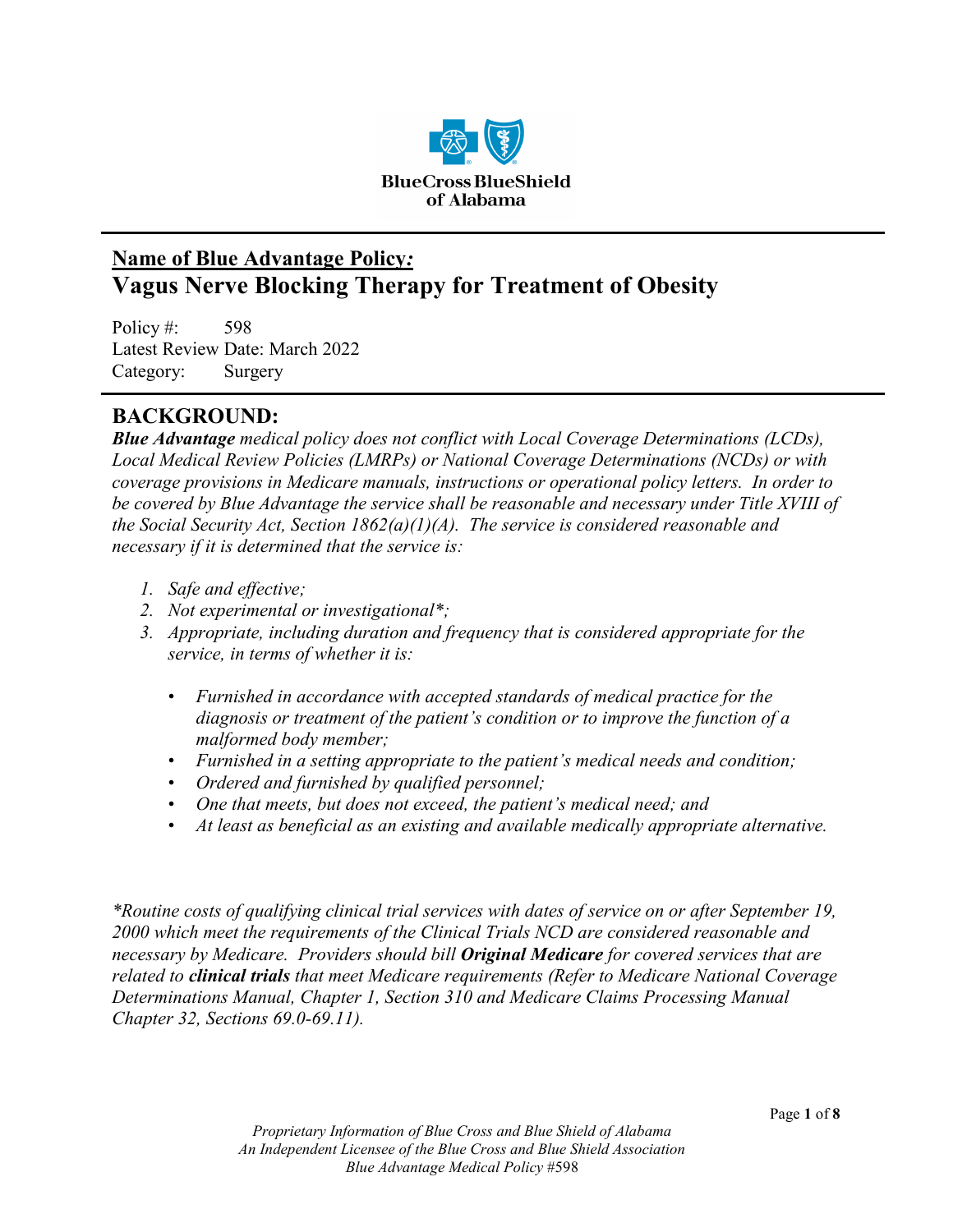### **POLICY: Effective for dates of service on or after March 24, 2020:**

Blue Advantage will treat **intra-abdominal vagus nerve blocking therapy** in all situations, including but not limited to the treatment of obesity as a **non-covered benefit** and as **investigational**.

### **Effective for dates of service February 26, 2018, through March 23, 2020, refer to LCD L34555.**

### **Effective for dates of service prior to February 26, 2018:**

**Blue Advantage** will treat **intra-abdominal vagus nerve blocking therapy** in all situations, including but not limited to the treatment of obesity as a **non-covered benefit** and as **investigational.**

*Blue Advantage does not approve or deny procedures, services, testing, or equipment for our members. Our decisions concern coverage only. The decision of whether or not to have a certain test, treatment or procedure is one made between the physician and his/her patient. Blue Advantage administers benefits based on the members' contract and medical policies. Physicians should always exercise their best medical judgment in providing the care they feel is most appropriate for their patients. Needed care should not be delayed or refused because of a coverage determination.* 

### **DESCRIPTION OF PROCEDURE OR SERVICE:**

Vagus nerve blocking therapy for obesity consists of an implantable device that delivers electrical stimulation to branches of the vagus nerve on the anterior abdominal wall. The intent is to cause intermittent blocking of signals to the intra-abdominal vagus nerve to disrupt hunger sensations and induce feelings of satiety.

### **Obesity**

Obesity is a common condition in the United States. A large nationally representative survey conducted in 2009 to 2010 found that 36% of American adults age 20 and older were obese, defined as body mass index (BMI) of 30 kg/m2 or more. Fifteen percent of adults had a BMI of 35 kg/m2 or more and 6% had a BMI of 40 kg/m2 or more. Among children age 2 to 19 years, 17% were obese, defined in the population as being at or above the 95% percentile in sexspecific BMI for corresponding age (based on the U.S. Centers for Disease Control and Prevention age growth charts).

Obesity is a major cause of premature death and is linked to serious illnesses including heart disease, Type 2 diabetes, sleep apnea, osteoarthritis, and certain types of cancer. In a 2013 systematic review, being obese has been associated with higher all-cause mortality and death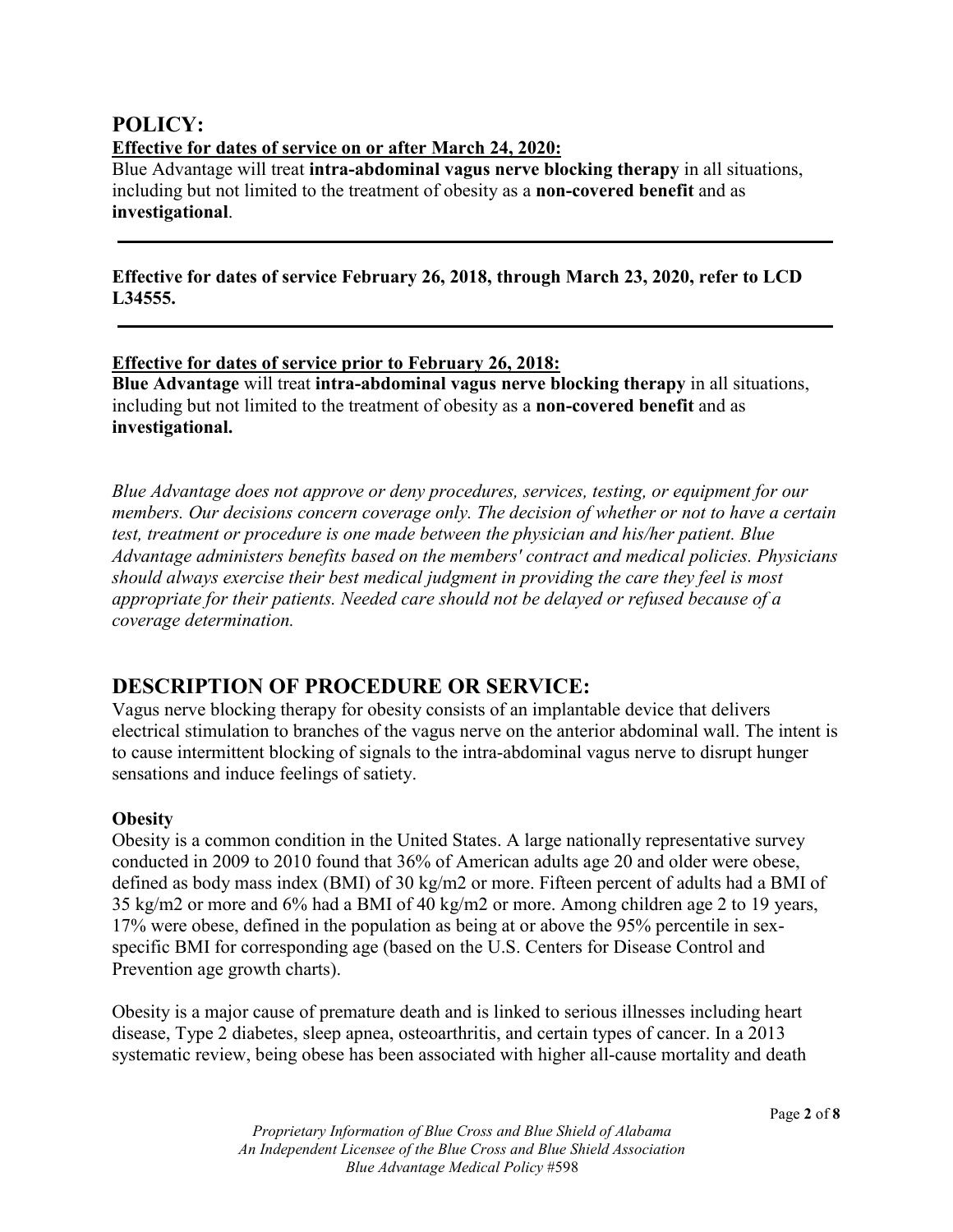from cardiovascular disease. In that same year, the American Medical Association officially recognized obesity itself as a disease.

#### **Management and Treatment**

Lifestyle interventions, specifically changes to diet and exercise, are the first-line treatment of obesity. These interventions can be enhanced by participation in a structured weight loss program. There are also prescription weight loss medications available, but they have limited evidence of efficacy and there are adverse effects (e.g., oily stool, nausea, dizziness) associated with their use.

Weight loss (bariatric) surgery is a potential option for obese patients who have failed conservative treatments. Common procedures include gastric bypass surgery (open or laparoscopic approaches), sleeve gastrectomy, and laparoscopic adjustable gastric banding. Certain types of bariatric surgery have been found to improve outcomes in selected patients who choose that treatment. (Refer to medical policy #053 Surgical Management of Morbid Obesity for additional information.)

Vagus nerve blocking therapy is another potential treatment option for obese patients. The vagus nerve consists of two long cranial nerves that extend from the brain stem to the viscera. The term vagus is Latin for wandering and the vagus nerve winds through the abdomen and has branches that come in contact with the heart, lung, stomach and other body parts. The vagus nerve plays a major role in autonomic and sympathetic nervous system functioning, including regulation of heartbeat and breathing. It is also involved in regulation of the digestive system, although its exact role in controlling appetite and feelings of satiety is unknown. Vagus nerve blocking therapy involves intermittent blocking of signals to the intra-abdominal vagus nerve, with the intent disrupting hunger sensations and inducing feelings of satiety.

In January 2015, FDA approved a medical device specifically designed to provide vagal nerve blocking therapy for weight regulation in obese patients. This device, the Maestro® Rechargeable System, includes a neuro-blocking pulse generator that is implanted subcutaneously on the thoracic sidewall, and flexible leads approximately 47 cm in length that are placed on the abdominal anterior and posterior vagal nerve trunks. External components include a mobile charger, a transmit coil, a programmable microprocessor and customized software. The system delivers high-frequency pulses of electrical current to vagal nerve trunks; therapy parameters and the treatment schedule can be customized by a clinician. Like other surgical interventions, there is the potential for adverse effects. In addition, there may be other unintended consequences of disrupting signals to a particular portion of the vagus nerve.

Stimulation of the vagus nerve via a device implanted within the carotid artery sheath has also been evaluated as a treatment for obesity. Refer to medical policy #260 Vagus Nerve Stimulation for additional information. Vagus nerve stimulation is FDA-approved to treat epilepsy and depression, not for obesity treatment.

#### **Outcomes**

To assess obesity treatments, a double-blind randomized controlled trial is optimal because these interventions require changes to patient behavior (i.e., diet, exercise) that are subject to the

> *Proprietary Information of Blue Cross and Blue Shield of Alabama An Independent Licensee of the Blue Cross and Blue Shield Association Blue Advantage Medical Policy* #598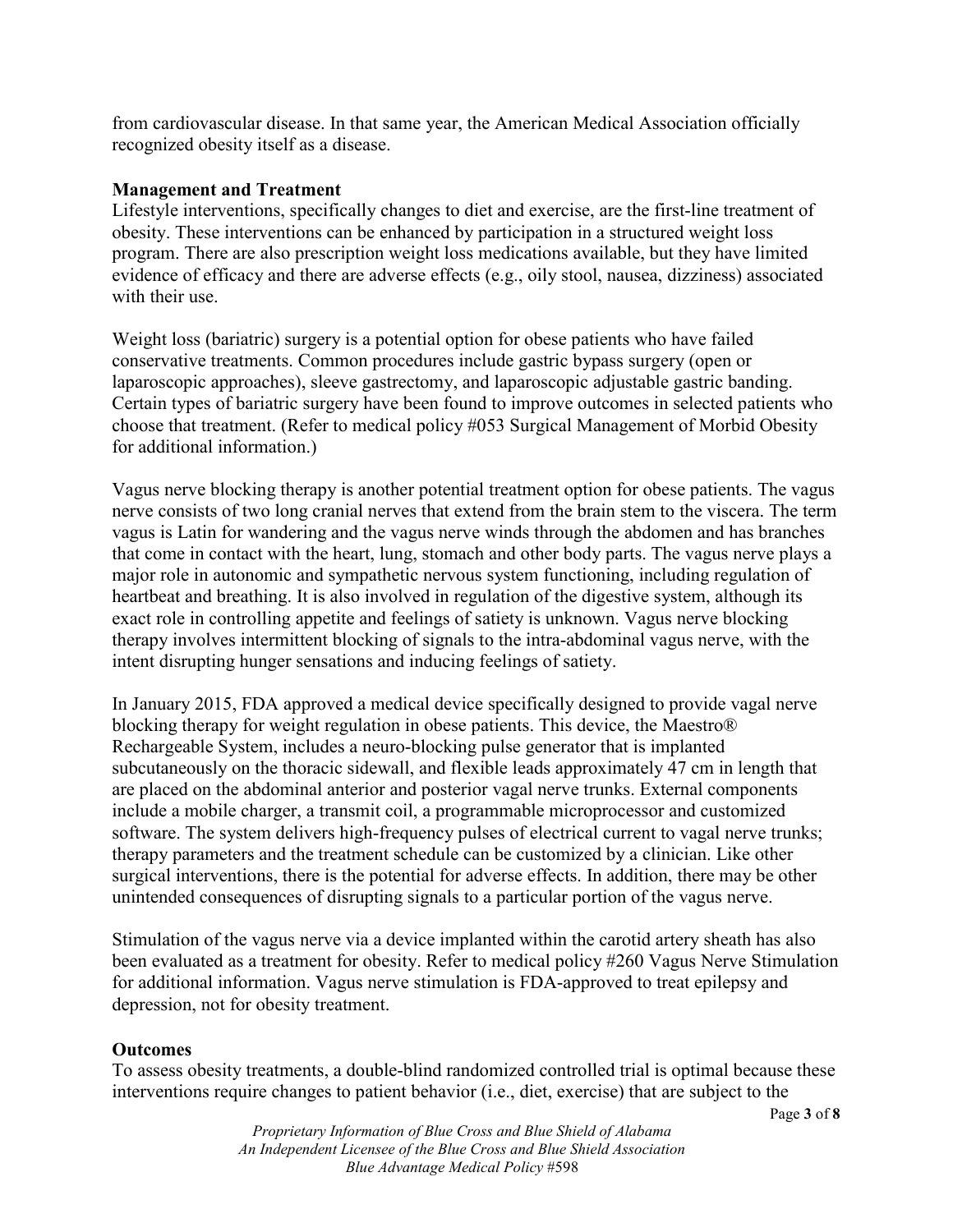placebo effect. Health outcomes such as mortality, cardiovascular events, and rates of type 2 diabetes would be optimal, but are difficult to use as study end points due to the need for a large sample size and long follow-up period. Cardiovascular risk factors, such as changes in blood pressure, glucose, and lipid levels, are good intermediate measures because they have been linked with these health outcomes, and would require smaller sample sizes. Weight loss outcomes, reported as absolute change in weight or BMI, or as percent excess weight loss or percent BMI are acceptable intermediate outcome measures and are commonly used in obesity studies. Weight loss has been linked to improvements in cardiovascular risk factors. While no generally accepted threshold of percent excess weight loss is considered clinically significant, bariatric surgery trials generally define clinical success as at least 50% excess weight loss. The amount of weight loss is expected to be lower for other, less dramatic weight loss interventions.

Sham controls are useful for establishing the efficacy of an intervention beyond the placebo effect and for controlling for other nonspecific effects of interventions including disease natural history and regression to the mean. Because there are so many existing treatment options for weight loss, if sham-controlled weight loss intervention studies are positive, trials using an active comparator, such as medication or other types of surgery, are desirable.

### **KEY POINTS:**

The most recent literature review was updated through March 24, 2022.

#### **Summary of Evidence**

For individuals with obesity who receive vagus nerve blocking therapy, the evidence includes 2 sham-controlled randomized controlled trials (RCTs). Relevant outcomes are change in disease status, morbid events, quality of life and treatment-related morbidity. The primary efficacy outcome, at least a 10% difference between groups at 12 months, was not met for either trial. In the first trial (EMPOWER), the observed difference in EWL between groups at 12 months was 1%. In the more recent trial (ReCharge), the observed difference in EWL between groups at 12 months was 8.5%. In a post hoc analysis, the 8.5% EWL was statistically significant, but this magnitude of change may not be clinically significant according to the investigators' original trial design decisions. Post hoc analyses of longer-term data have been published and are subject to various biases including missing data and unblinding at 12 months. The evidence is insufficient to determine the effects of the technology on health outcomes.

### **Practice Guidelines and Position Statements**

#### **American Society for Metabolic and Bariatric Surgery**

A position statement published in 2016 by the American Society for Metabolic and Bariatric Surgery includes the following conclusions and recommendations on vagus nerve blocking therapy for treatment of obesity:

"1. Reversible vagal nerve blockade has been shown to result in statistically significant EWL at 1 year compared with a control group in one of 2 prospective randomized trials.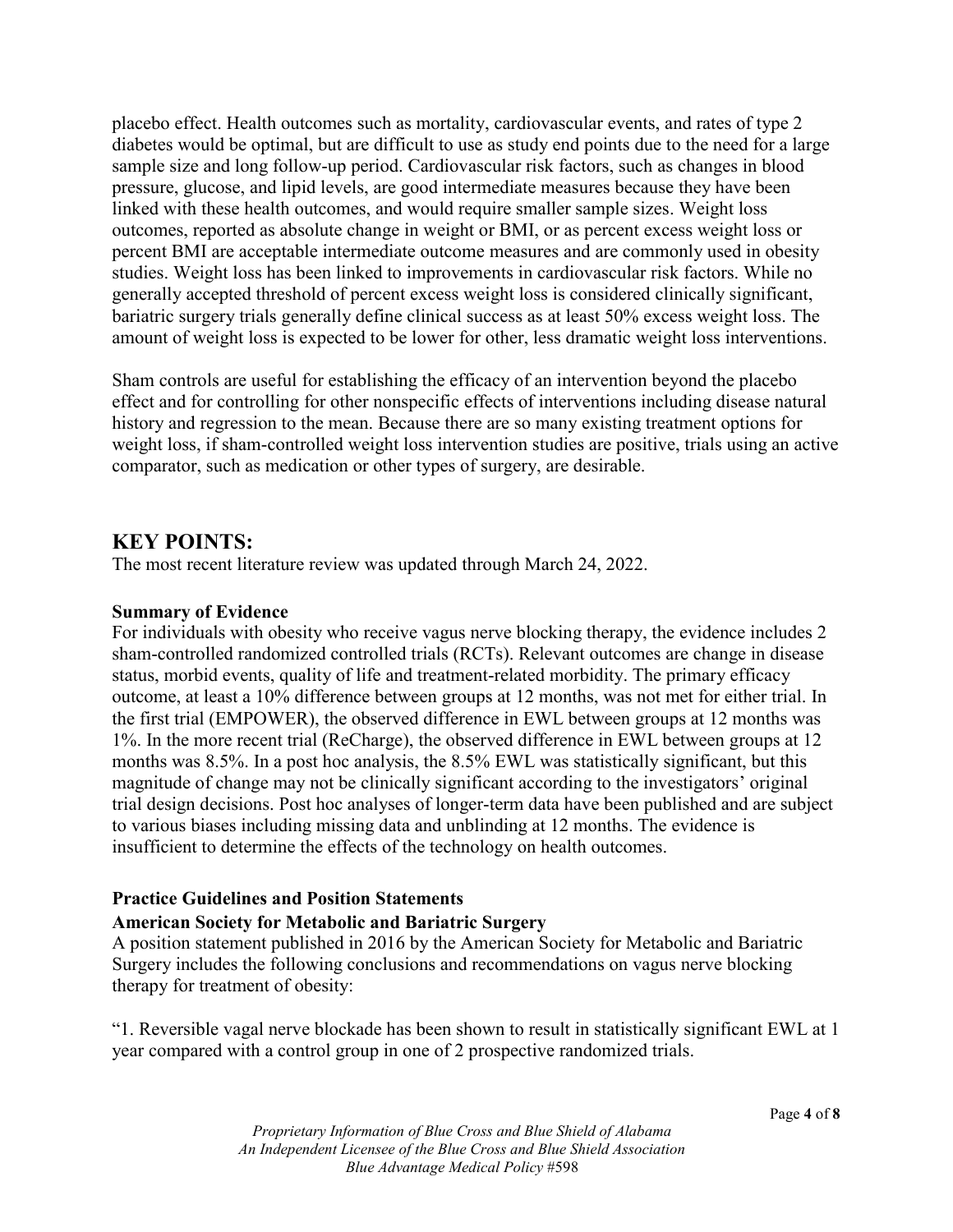2. Reversible vagal nerve blockage has been shown to have a reasonable safety profile with a low incidence of severe adverse events and a low revisional rate in the short term. More studies are needed to determine long-term reoperation and explantation rates.

3. The prospective collection of VBLOC outcomes as part of the national center of excellence databases is encouraged to establish the long-term efficacy of this new technology."

#### **U.S. Preventive Services Task Force Recommendations**

In 2018, the U.S. Preventive Services Task Force updated recommendations for screening and management of obesity in adults. The Task Force recommended screening all adults for obesity and referring those with a body mass index of 30 kg/m2 or higher to intensive, multicomponent behavioral interventions. Vagus nerve blocking therapy and other surgical interventions were not addressed in the recommendations or literature review.

## **KEY WORDS:**

Vagus nerve blocking therapy, Maestro, obesity, neurostimulator, Maestro® System

# **APPROVED BY GOVERNING BODIES:**

FDA approved the Maestro Rechargeable System, (Enteromedics, St. Paul, MN) through the premarket approval process on January 14, 2015. The device is indicated for use in adults age 18 years and older who have a BMI of 40 to 45 kg/m2 or a BMI of 35 to 39.9 kg/m2 with one or more obesity-related conditions such as high blood pressure or high cholesterol and have failed at least one supervised weight management program within the past five years. Implantable components are incompatible with magnetic resonance imaging (MRI). Additional contraindications to use of the device include conditions such as cirrhosis of the liver, portal hypertension and clinically significant hiatal hernia, and the presence of a previously implanted medical device.

The commercial availability of the Maestro® System is unclear. On the FDA's Weight-Loss and Weight-Management Devices webpage (content noted as current as of 09/05/2019), the Maestro® Rechargeable System is described as "no longer marketed as of September 2018". Additionally, on the ReShape LifesciencesTM website (previously EnteroMedics), the Maestro® Rechargeable System, is not listed among their current portfolio of medical devices to treat obesity and metabolic disease. However, updates to the Maestro® Rechargeable System were noted in the FDA Premarket Approval database (P130019) subsequent to September 2018, including updates to the circuit assembly and application firmware of the mobile charger (01/25/2019) and approval of modifications to the follow-up schedule for the post-approval study protocol.

### **BENEFIT APPLICATION:**

Coverage is subject to member's specific benefits. Group specific policy will supersede this policy when applicable.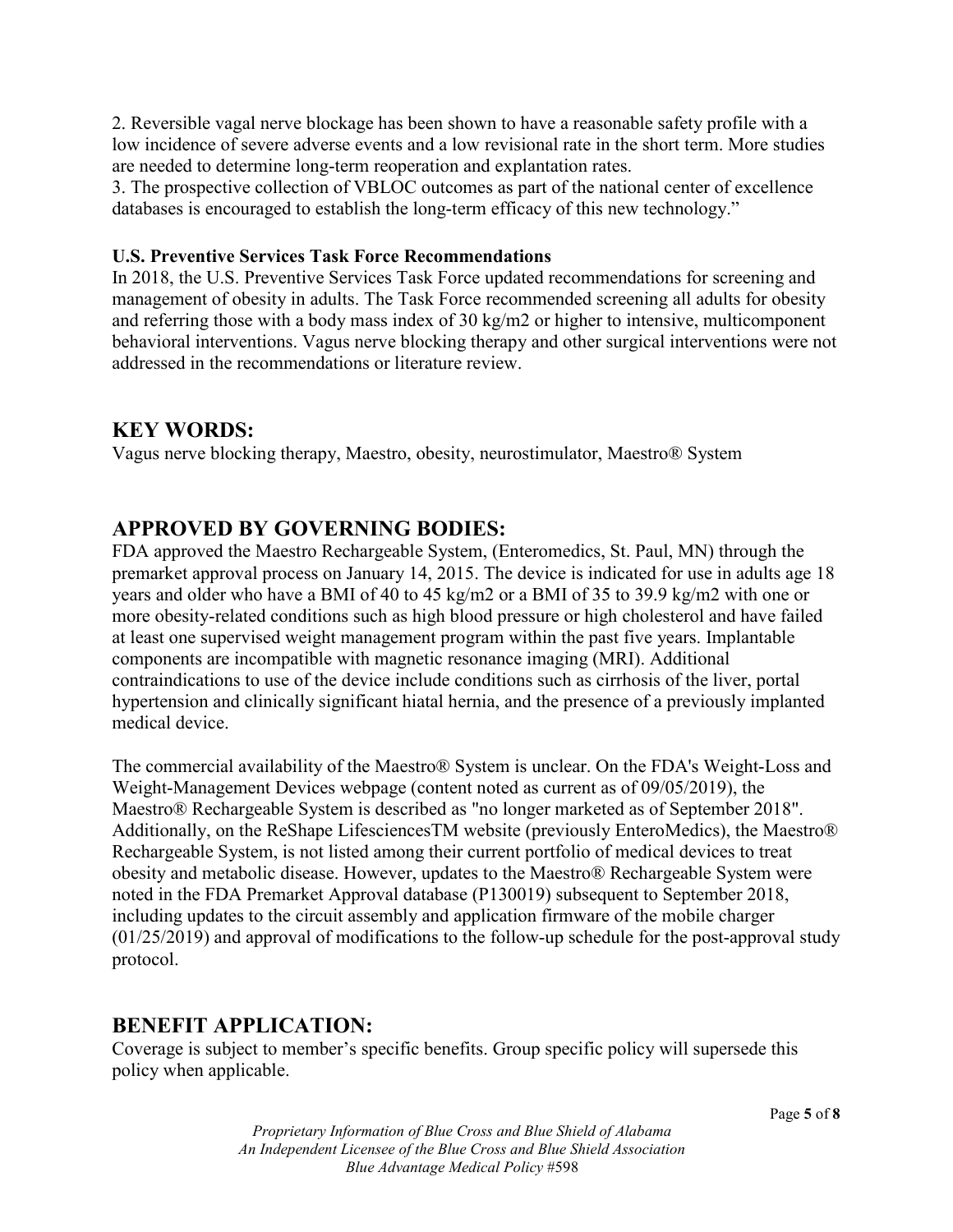# **CURRENT CODING:**

### **CPT Codes:**

| 0312T | Vagus nerve blocking therapy (morbid obesity); laparoscopic implantation of<br>neurostimulator electrode array, anterior and posterior vagal trunks adjacent to<br>esophagogastric junction (EGJ), with implantation of pulse generator, includes<br>programming |
|-------|------------------------------------------------------------------------------------------------------------------------------------------------------------------------------------------------------------------------------------------------------------------|
| 0313T | laparoscopic revision or replacement of vagal trunk neurostimulator electrode array,<br>including connection to existing pulse generator                                                                                                                         |
| 0314T | laparoscopic removal of vagal trunk neurostimulator electrode array and pulse generator                                                                                                                                                                          |
| 0315T | removal of pulse generator                                                                                                                                                                                                                                       |
| 0316T | replacement of pulse generator                                                                                                                                                                                                                                   |
| 0317T | neurostimulator pulse generator electronic analysis, includes reprogramming when<br>performed                                                                                                                                                                    |

# **REFERENCES:**

- 1. Apovian CM, Shah SN, Wolfe BM, et al. Two-year outcomes of vagal nerve blocking (vBloc) for the treatment of obesity in the ReCharge trial. Obes Surg. Aug 10 2016.
- 2. Curry SJ, Krist AH, Owens DK, et al. Behavioral Weight Loss Interventions to Prevent Obesity-Related Morbidity and Mortality in Adults: US Preventive Services Task Force Recommendation Statement. Jama. Sep 18 2018;320(11):1163-1171.
- 3. Flegal KM, Kit BK, Orpana H, et al. Association of all-cause mortality with overweight and obesity using standard body mass index categories: a systematic review and meta-analysis. JAMA. Jan 2 2013; 309(1):71-82.
- 4. Ikramuddin S, Blackstone RP, Brancatisano A, et al. Effect of reversible intermittent intraabdominal vagal nerve blockade on morbid obesity: the ReCharge randomized clinical trial. JAMA. Sep 3 2014; 312(9):915-922.
- 5. IOM (Institute of Medicine). 2011. Clinical Practice Guidelines We Can Trust. Washington, DC: The National Academies Press.
- 6. Ogden CL, Carroll MD, Kit BK, et al. Prevalence of childhood and adult obesity in the United States, 2011-2012. JAMA. Feb 26 2014; 311(8):806-814.
- 7. Papasavas P, El Chaar M, Kothari SN, et al. American Society for Metabolic and Bariatric Surgery position statement on vagal blocking therapy for obesity. Surg Obes Relat Dis. Mar-Apr 2016; 12(3):460-461.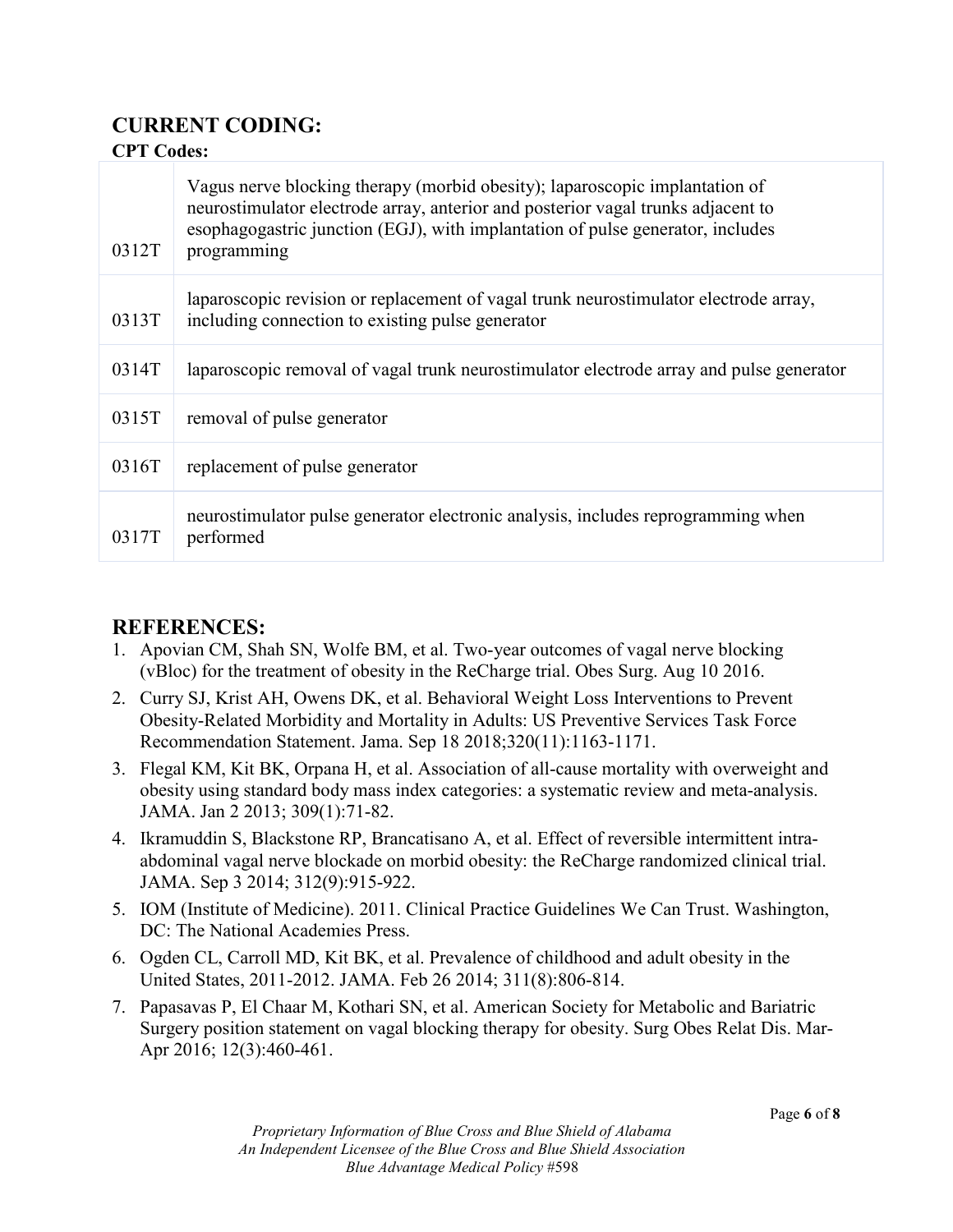- 8. ReShape LifesciencesTM. Summary of Transformative Technologies for the Treatment Continuum. 2020. https://www.reshapelifesciences.com/ Accessed January 2, 2020.
- 9. ReShape LifesciencesTM. Summary of Transformative Technologies for the Treatment Continuum. 2020. https://www.reshapelifesciences.com/ Accessed November 17, 2020.
- 10. Sarr MG, Billington CJ, Brancatisano R, et al. The EMPOWER study: randomized, prospective, double-blind, multicenter trial of vagal blockade to induce weight loss in morbid obesity. Obes Surg. Nov 2012; 22(11):1771-1782.
- 11. Shikora SA, Wolfe BM, Apovian CM, et al. Sustained weight loss with vagal nerve blockade but not with sham: 18-month results of the ReCharge trial. J Obes. 2015; 2015:365604.
- 12. U.S. Food and Drug Administration. Premarket Approval (PMA) Database: Maestro Rechargeable System (P130019). 2020. https://www.accessdata.fda.gov/scripts/cdrh/cfdocs/cfPMA/pma.cfm. Accessed January 2, 2020.
- 13. U.S. Food and Drug Administration. Premarket Approval (PMA) Database: Maestro Rechargeable System (P130019). 2020. https://www.accessdata.fda.gov/scripts/cdrh/cfdocs/cfPMA/pma.cfm. Accessed November 18, 2020.
- 14. U.S. Food and Drug Administration. Summary of Safety and Effectiveness Data (SSED): Maestro Rechargeable System. www.accessdata.fda.gov/scripts/cdrh/cfdocs/cftopic/pma/pma.cfm?num=p130019.
- 15. U.S. Food and Drug Administration. Summary of Safety and Effectiveness Data (SSED): Maestro Rechargeable System. 2015; http://www.accessdata.fda.gov/cdrh\_docs/pdf13/P130019B.pdf. Accessed December 19, 2019.
- 16. U.S. Food and Drug Administration. Summary of Safety and Effectiveness Data (SSED): Maestro Rechargeable System. 2015; http://www.accessdata.fda.gov/cdrh\_docs/pdf13/P130019B.pdf. Accessed November 19, 2020.
- 17. U.S. Food and Drug Administration. Weight-Loss and Weight-Management Devices. 2019; https://www.fda.gov/medical-devices/products-and-medical-procedures/weight-loss-andweight-management-devices Accessed November 20, 2020.
- 18. U.S. Preventive Services Task Force. Obesity in Adults: Screening and Management. 2012; www.uspreventiveservicestaskforce.org/Page/Topic/recommendation-summary/obesity-inadults-screening-and-management. Accessed January 19, 2018.
- 19. Worrest TC, Wolfe BM, Mattar SG, Gilbert EW. Laparoscopic vagal nerve blocking device explantation: case series and report of operative technique. Surg Endosc. 2019 Nov;33(11):3600-3604. doi: 10.1007/s00464-018-06643-4. Epub 2019 Jan 10.

# **POLICY HISTORY:**

Adopted for Blue Advantage, June 2015 Available for comment June 4 through July 18, 2015